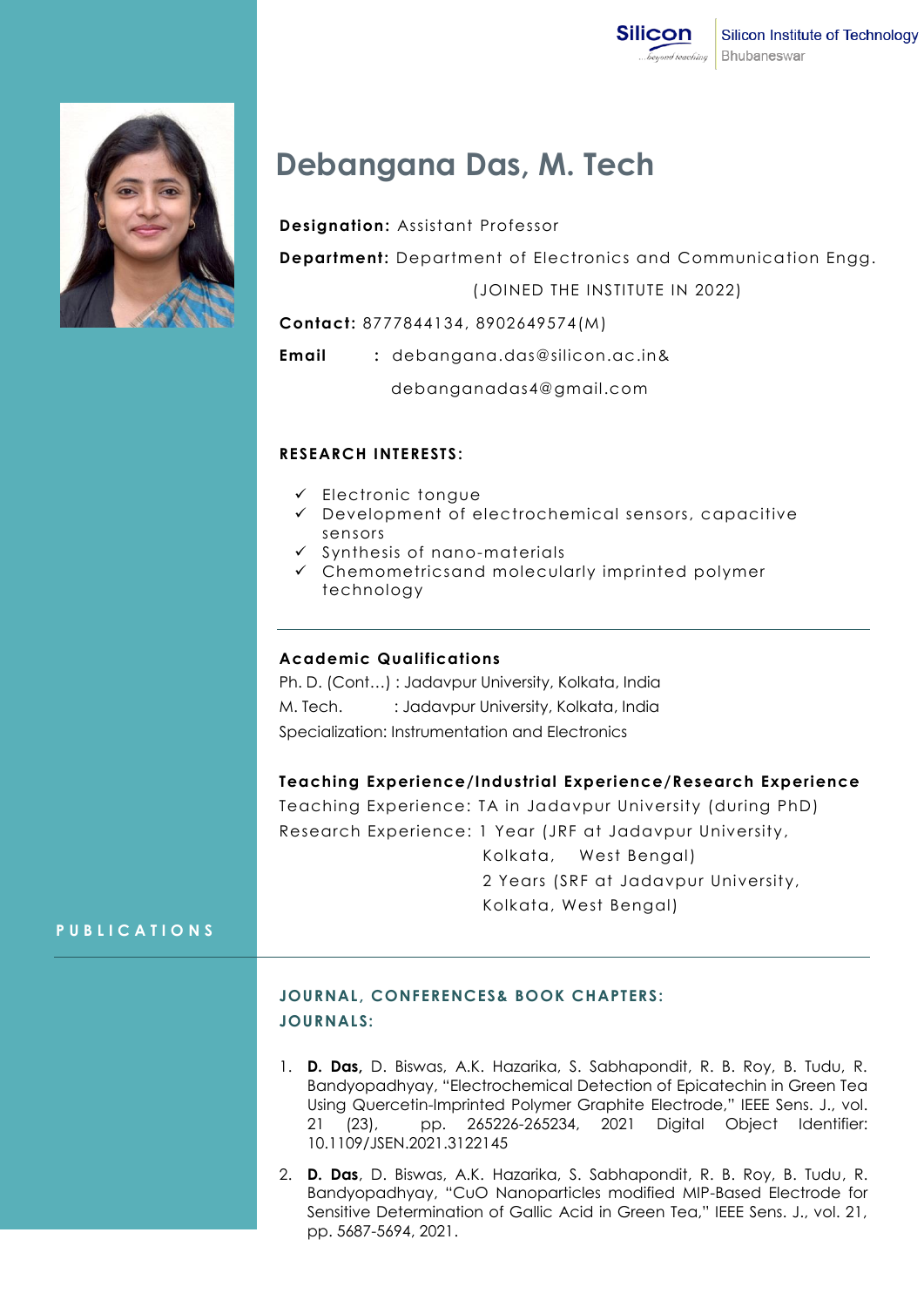- 3. **D. Das,** T. N. Chatterjee, R. B.Roy, B. Tudu, A. K.Hazarika, S.Sabhapondit, R. Bandyopadhyay, "Titanium oxide nanocubes embedded molecularly imprinted polymer based electrode for selective detection of caffeine in green tea", IEEE Sens. J., vol. 20 pp. 6240-6247, 2019.
- 4. **D. Das**, S. Nag, S.Acharya, S.Barik, B.Tudu, R. Banerjee Roy , "Discrimination of Tea using Caffeine-Sensitive Sensor by Employing different Classifiers and various Data Analysis Techniques", Journal of The Institution of Engineers (India): Series B, doi: 10.1007/s40031-021-00611-8 May 2021
- 5. **D. Das**, T.N.Chatterjee, R. B. Roy, B.Tudu, S.Sabhapondit, P. Pramanik, R. Bandyopadhyay, "Discrimination of green tea using an Epigallocatechin-3-gallate (EGCG) sensitive molecular imprinted polymer (MIP) based electrode," Carbon - Science and Technology p. 27 – 37 (2018).
- 6. T. N. Chatterjee, **D. Das**, R. Banerjee Roy, B. Tudu, A. K.Hazarika, S. Sabhapandit, P.Tamuly, R.Bandyopadhyay, "Development of a nickel hydroxide nanopetal decorated molecular imprinted polymer based electrode for sensitive detection of epigallocatechin-3-gallate in green tea", Sensors and Actuators B: Chemical, pp. 69-78, March , 2019.
- 7. T. N.Chatterjee, **D. Das**, R. Banerjee Roy, B. Tudu, S. Sabhapondit, P. Tamuly, P. Pramanik, R.Bandyopadhyay, "Molecular Imprinted Polymer Based Electrode for Sensing Catechin (+C) in Green Tea", IEEE Sensors Journal, pp. March 15, 2018
- 8. S. Acharya, **D. Das**, T. N. Chatterjee, S. Roy, R. B. Roy, B.Tudu, and R.Bandyopadhyay, "Voltammetric Electrode Array Optimization for Black Tea Discrimination Using Computational Intelligence Approach", IEEE Sensors Journal, doi: 10.1109/JSEN.2021.3098036
- 9. S. Nag, S. Pradhan, **D. Das,** B. Tudu, R. Bandyopadhyay, R. B. Roy, " Fabrication of a Molecular Imprinted Polyacrylonitrile engraved Graphite Electrode for Detection of Formalin in Food Extracts", IEEE Sensors Journal, DOI 10.1109/JSEN.2021.3128520, 2021
- 10. D. Bandyopadhyay, S. Nag, **D. Das**, S. Acharya, B. Tudu, R. Bandyopadhay, R. B. Roy. "Voltammetric Detection Of Inositol Using A Platinum Based Electrode ", NanoLife, just accepted (2022).

## **CONFERENCES:**

- 1. **D. Das**, T. N.Chatterjee, A. K. Hazarika, S. Sabhapondit, R. Banerjee Roy, B. Tudu, R. Bandyopadhyay, "Development of a Highly Selective Nickel Cobalt Oxide Nanoparticles Modified Molecular Imprinted Polymer Based Sensor For Detection Of Gallic Acid In Green Tea," doi.: 10.1109/ISOEN.2019.8823267, ISOEN, 2019, Fukuoka, Japan.
- 2. **D. Das**, S. Nag, H.Naskar, R. B. Roy, B.Tudu, R.Bandyopadhyay, "Discrimination of Green Tea Samples on the Basis of Gallic Acid Content Using Near Infrared Spectroscopy" February 2020, Conference: The 7th Asian Near Infrared Symposium, At: RMUTI Khonkaen campus, Khonkaen 40000, Thailand.
- 3. **D. Das**, T.Sau, R. Ray, R. B. Roy, B.Tudu, A. K.Hazarika, MSSND, JadavpurUniveristy, 2019.
- 4. **D. Das**, T. N.Chatterjee, R. B. Roy, B.Tudu, S.Sabhapondit, A. Kumar Hazarika, P.Pramanik and R.Bandyopadhyay, " Identification of Different Variants of Green Tea by using an Epigallocatechin-3-gallate (EGCG) Sensitive Molecular Imprinted Polymer (MIP) Based Electrode", Abstract ID: 75, International Conference on Current Trends and Material Science Engineering (CTMSE 2018).